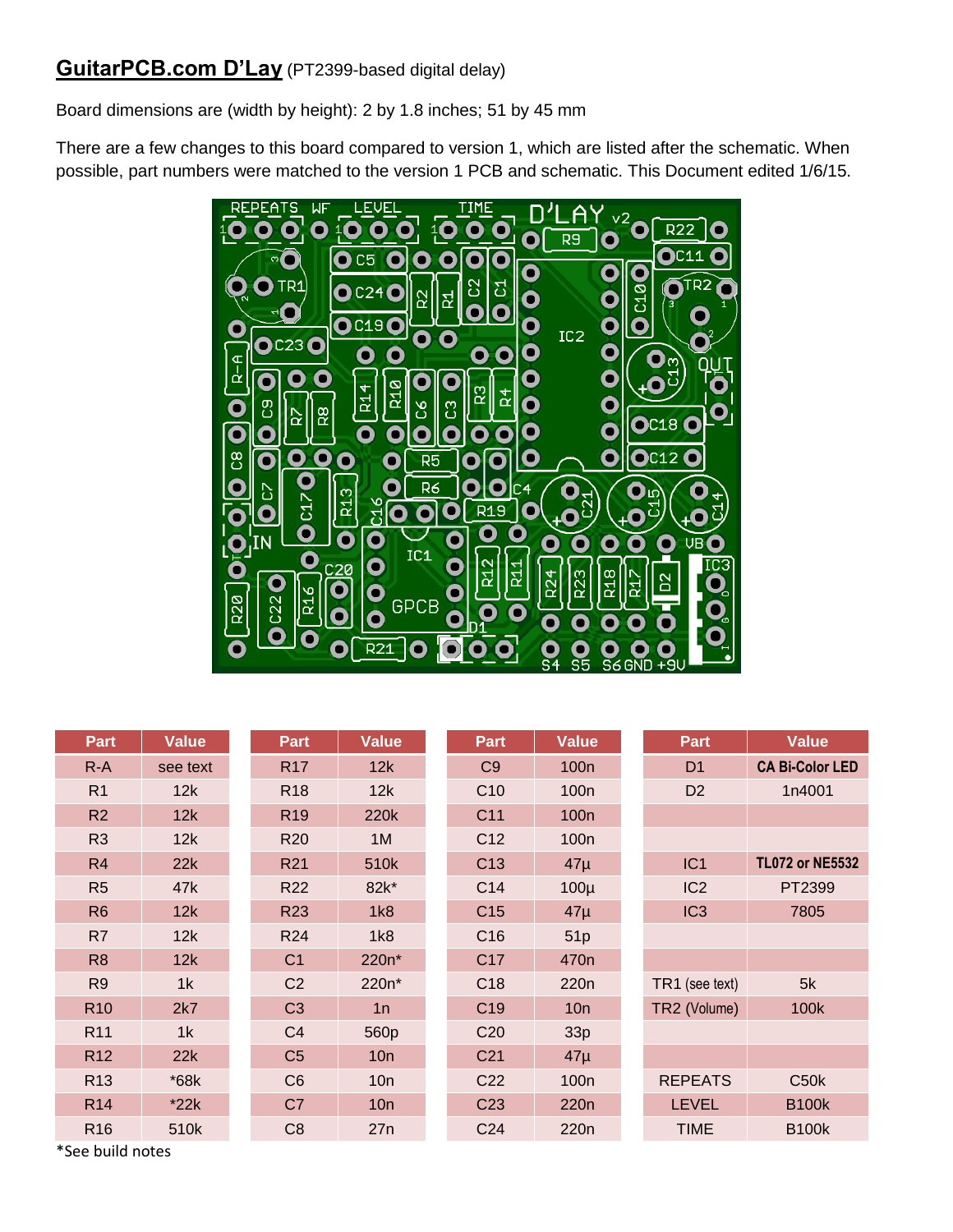

Always check our Forum's **[Layout Gallery](http://www.guitarpcb.com/apps/forums/show/7253321)** for more info on any build as well as the **[Crash Course](http://www.guitarpcb.com/apps/forums/show/6600964)** & **[Tips](http://www.guitarpcb.com/apps/forums/show/3183098)** sections.

- Quite a few capacitors in the audio path were converted from electrolytic to poly film box caps in version 2
- Some capacitor values were changed, but these do not introduce new filtering of guitar or bass frequencies.
- The bi-color LED was added with 2 CLR's, one for each color, to allow you to adjust the brightness of each color independently.
- The final gain stage (IC1B) was adjusted to produce more volume (previously did unity gain), and provides a volume trim pot (TR2) that can also be wired to a regular potentiometer for external adjustment if you wish.
- The 5V voltage regulator was changed from an L78**L**05 to an L7805. This was done so that this board can also provide 5V to the optional tap tempo board. This larger unit may be bent over the neighboring components.
- The R-B resistor was replaced with a trimmer (TR1) to make it easier to adjust if you decide you want to allow infinite repeats by turning the repeats knob all the way up.
- R13 should be a 68k resistor when using TR2 Trimmer. This helps you fine tune the overall Level to your liking, however if you wish to bypass TR2 then Jumper pads 2 & 3 and use a 22k at R13. This should be close to unity.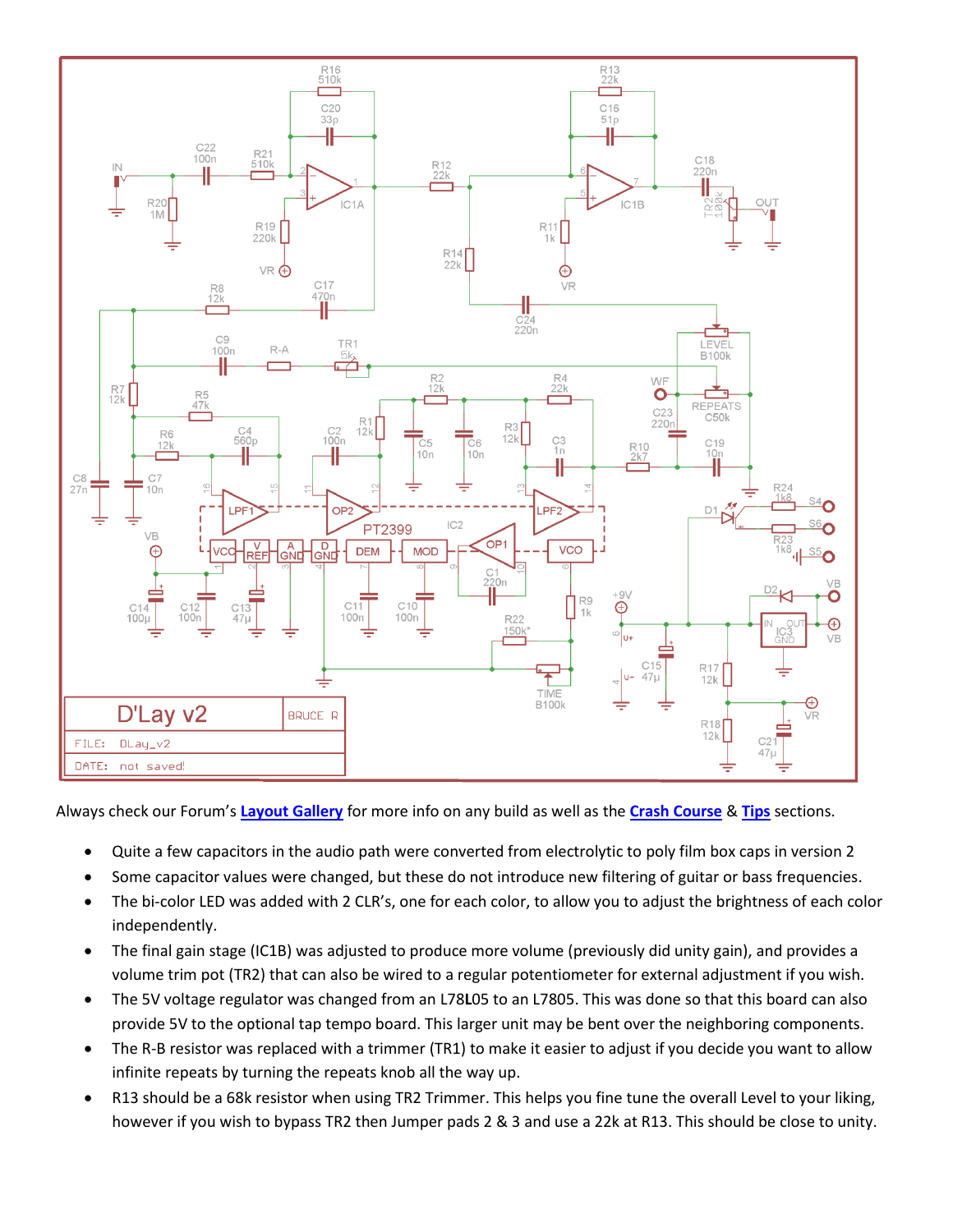## Build Notes

- C1 and C2 are 220n. When you source these parts, please order a model that is 2.5mm in thickness
- R7 is changed to 12k to make for using the "Infinite Repeats Mod" easier. The value will work either way.
- R14 22k will be best with most builds depending on potentiometer tolerance. Try 22k to 33k if needed.
- If you do not wish to have a volume control at all, you can wire this board to be unity gain by changing R13 to 22k and putting a jumper between pads 2 and 3 of TR2. As mentioned previously, a regular A100k pot can be used in place of the trimmer if you wish to have a volume knob.
- Resistor R-A and TR1 (which was fixed resistor R-B) determine the sensitivity of the Repeats pot. The Alpha pots most people use in their pedals have a 20% tolerance, so a trimmer makes the most sense. You may or may not want to have the Repeats knob to provide infinite repeats at full rotation, but the trimmer can be set to adjust to "just shy of infinite repeats" or "just to the point of infinite repeats". The Tonepad Rebote delay, from which this circuit was based and modified, calls for a 15k of resistance before the Repeats pot, and calls for 10k to allow infinite repeats. Use either an 8k2 resistor for "R-A" and a 5k trimmer for TR1. If your repeats pot measures higher or lower than the 50k (between lugs 1 and 3), you may need to increase or decrease the R-A fixed resistor (the range should be 6k8 to 10k) to allow your trimmer to give you the desired repeats.
- The "WF" pad is for the "Warmoth Fanatic" Warp modification, which allows you to install a "normally open" SPST momentary stomp switch that engages temporary infinite repeats as long as it is depressed. To implement this mod, you will connect one lug of the switch to the "WF" pad, and solder the other lug to pin 1 of TR1.
- R22—The PT2399 delay chip was designed to deliver a maximum of 340ms of delay time. Many DIY'ers try to increase this time, which almost always introduces additional noise or motor boating. If you use an 82k resistor in R22, you will get between 350-400ms of delay time when the delay pot is turned all the way up. If you increase this value (increase resistance), the chip will attempt to deliver longer repeat times, but the fidelity of the repeats decreases and noise increases. Likewise, if you decrease the value of R22, the quality of the repeats increases, and noise decreases. You may find that 91k to 110k works well to give slightly longer delay times.
- PT2399—Additional comments: There have been confirmed reports of fake 2399 chips being sold on Ebay. We recommend that you buy ["from us"](http://www.guitarpcb.com/apps/webstore/products/show/4609859) or another reputable dealer. Princeton Technology Corporation (PTC) is the primary manufacturer. Some known fakes say "DTC" but not all of them. If you cannot get 600ms of delay time out of a chip, that does not necessarily indicate a fake or knock-off.

## STATUS LED

D1 is a common anode bi-color LED

The diagram above shows the pin-out, schematic symbol and pad connection for a common anode LED. The pin-out for the bi-color LED is as follows:

| 1st Color Cathode | 90 degree bend in the lead |
|-------------------|----------------------------|
| Common Anode      | Middle lead                |
| 2nd Color Cathode | 45 degree bend in the lead |

The lead 1 pad on the circuit board is marked with a white box.

When connected correctly, the LED will light red when power is applied and the circuit is in bypass mode. The LED will light green when in effects mode. If you wish to use a standard LED, connect the anode to the middle pad and the cathode to the right pad to show the circuit in effects mode.